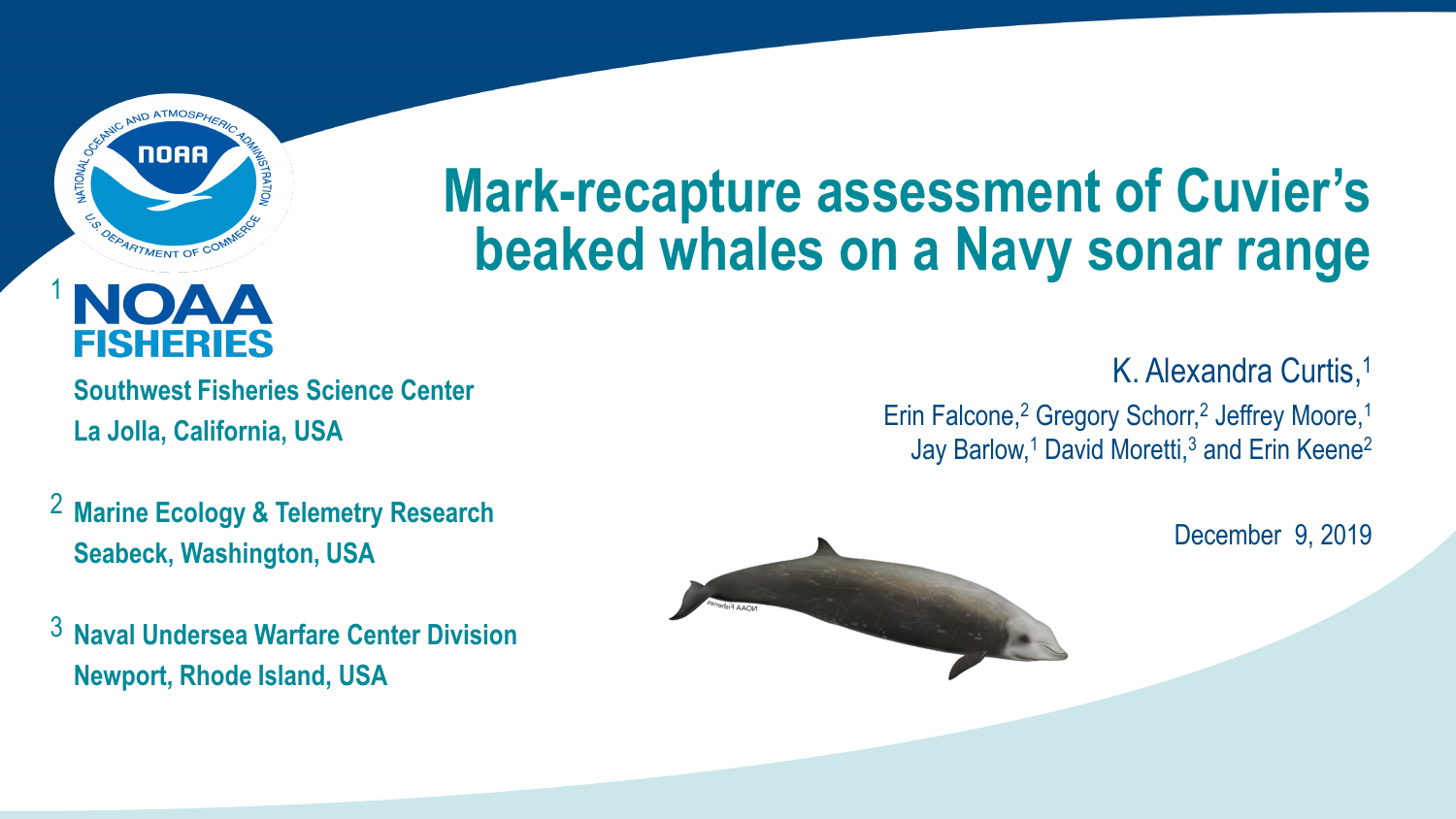## **Study site and population**

- 2006: high density in SOCAL Offshore Anti-Submarine Warfare Range (SOAR)
- Telemetry: high site fidelity prevalent
- 2007-present: photo-ID study guided by passive acoustics





Schorr et al., 2014



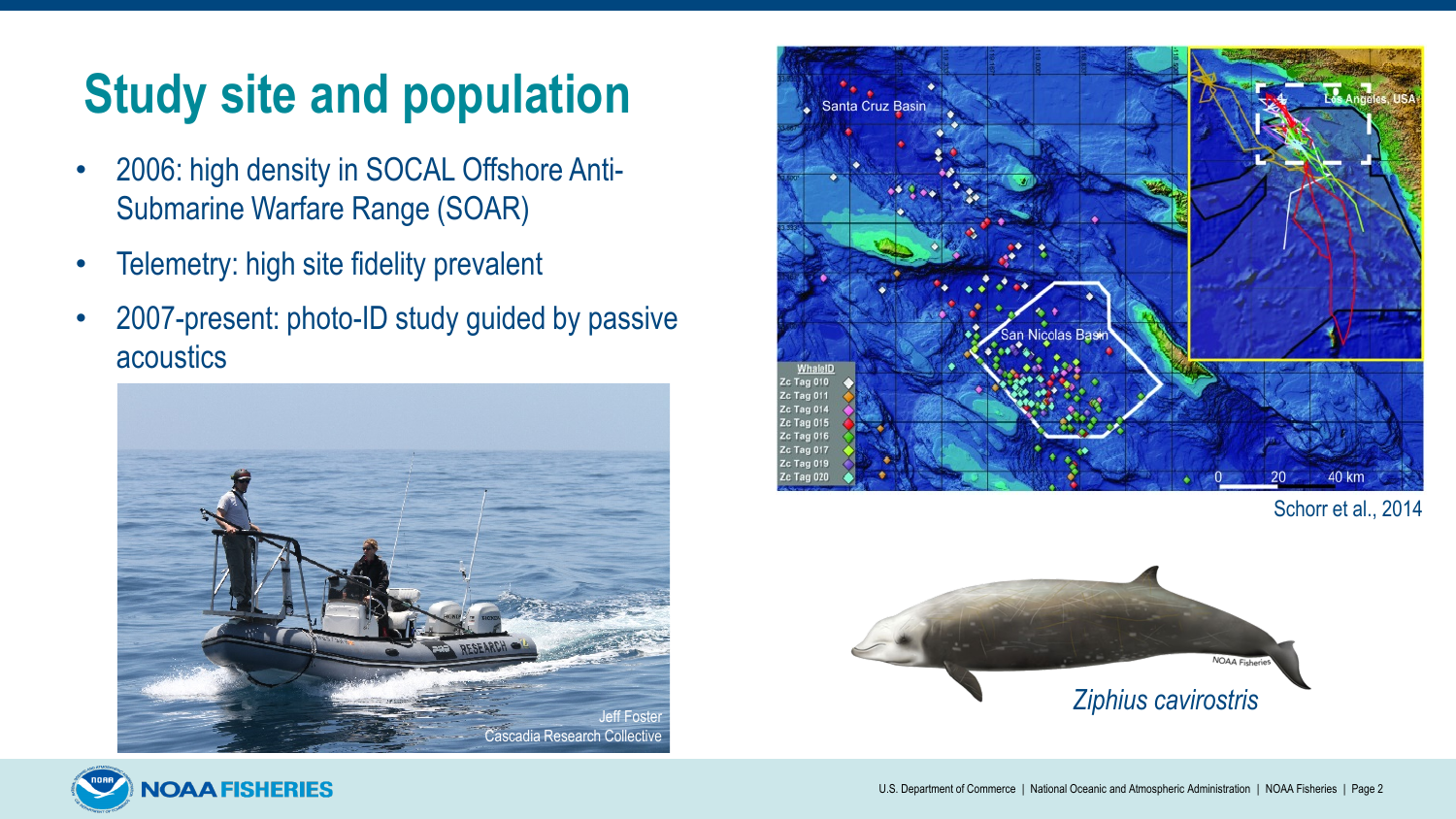## **Analyzing sparse CMR data**

- Bayesian hierarchical models
- Estimated *ϕ*, *N*, *λ* separately
- Inclusion of detections from both sides (*ϕ*, *N*) with *multimark*
	- *N* based on closed-population model for Aug 2015 Jul 2018
- Addition of precaptures to capture histories for unbiased *λ* 0 2 0 0 0 0 1 0 0 2 0
- Multiple imputation to import precision in *ϕ* from *multimark* CJS to *λ* estimation



| <b>Capture histories</b> | n  | X    |
|--------------------------|----|------|
| Left side only           | 18 | 1.06 |
| Both sides or fin        | 87 | 1.69 |
| <b>Right side only</b>   | 21 | 1.14 |



(Curtis et al., in revision)

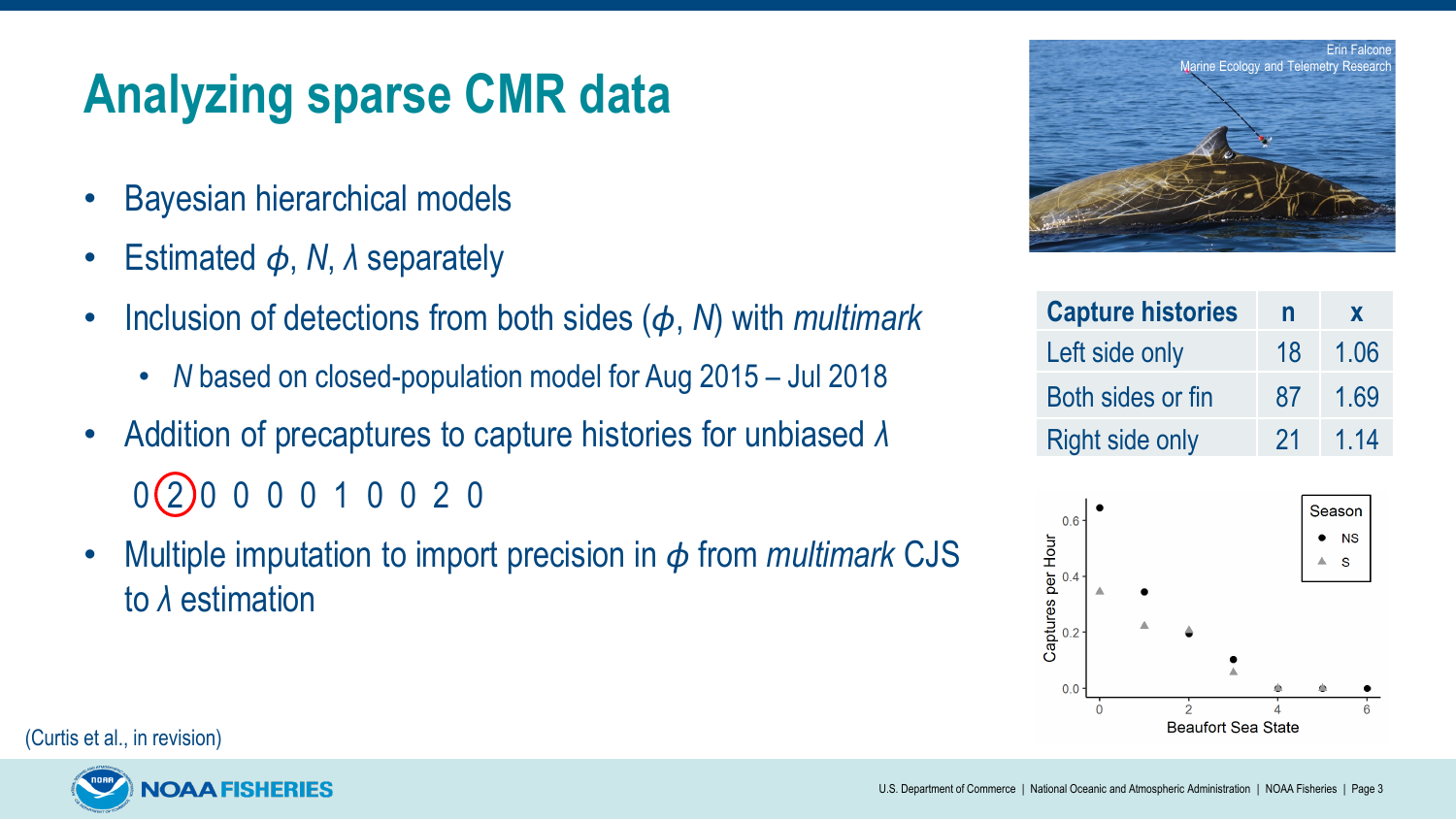#### **Estimated parameters and conclusions**





- **x s Mode**  $P_5$  **P**<sub>95</sub> **0.950 0.027 0.962 0.899 0.986**
- High apparent survival, but support for transient component
- Dynamics of residents vs transients?



- **x s Mode P5 P95 121 52 89 71 219**
- Due to transient component, likely overestimate of *N* in given year, underestimate of super-*N* over whole period



- **x s P**<sub>5</sub> **P**<sub>95</sub> **0.984 0.038 0.925 1.049**
- No evidence of decline, but...



Years of effort

**AAFISHERIES** 

(Curtis et al., in revision)

U.S. Department of Commerce | National Oceanic and Atmospheric Administration | NOAA Fisheries | Page 4